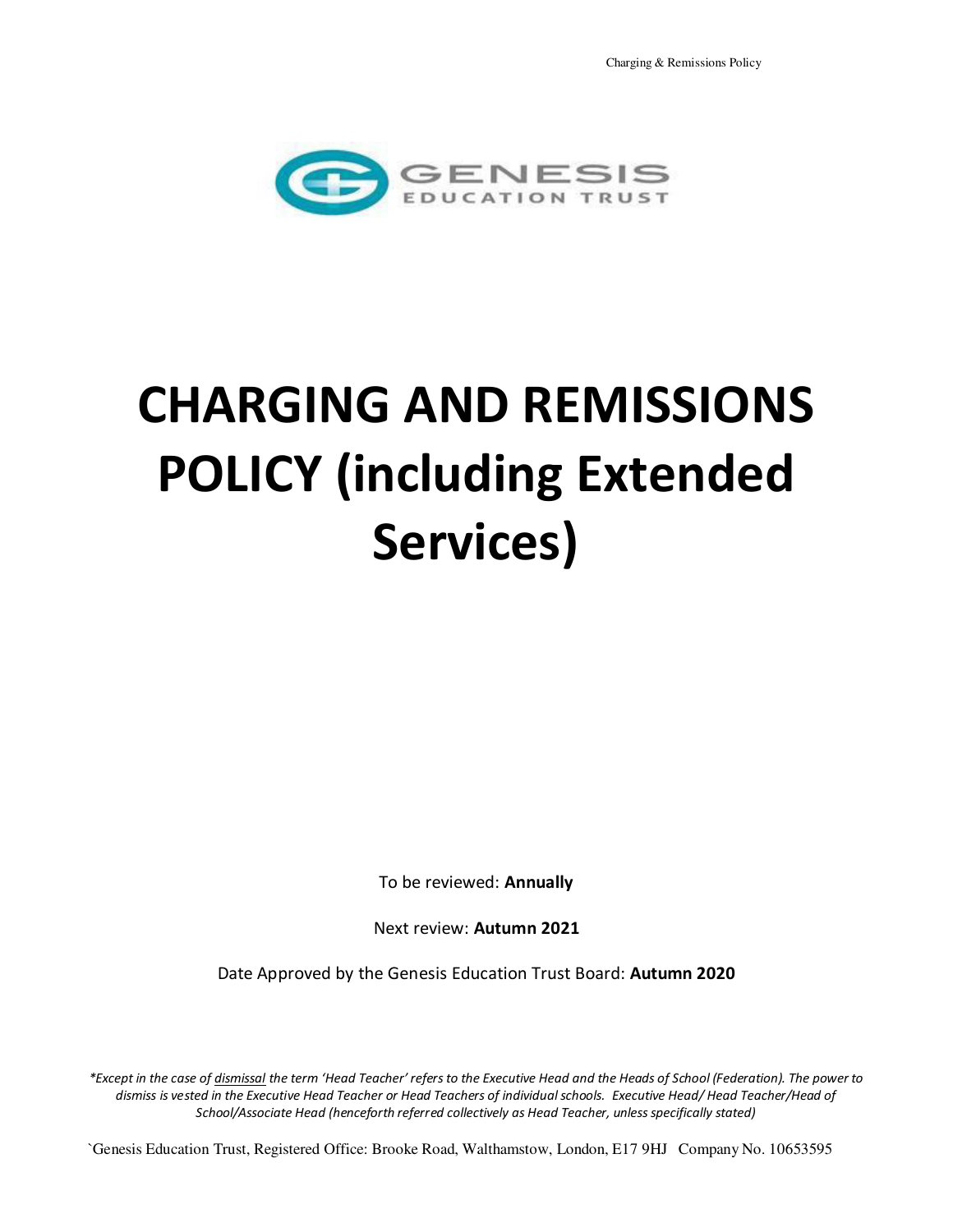### **Index**

- **1 Introduction**
- **2 Activities for which no charges will be made**
- **3 Voluntary Contributions**
- **4 Activities for which charges may apply**
- **5 Extended Services at the School**
- **6 Charging Levels**
- **7 Remissions**
- **8 Additional Considerations**
- **9 Monitoring and Review**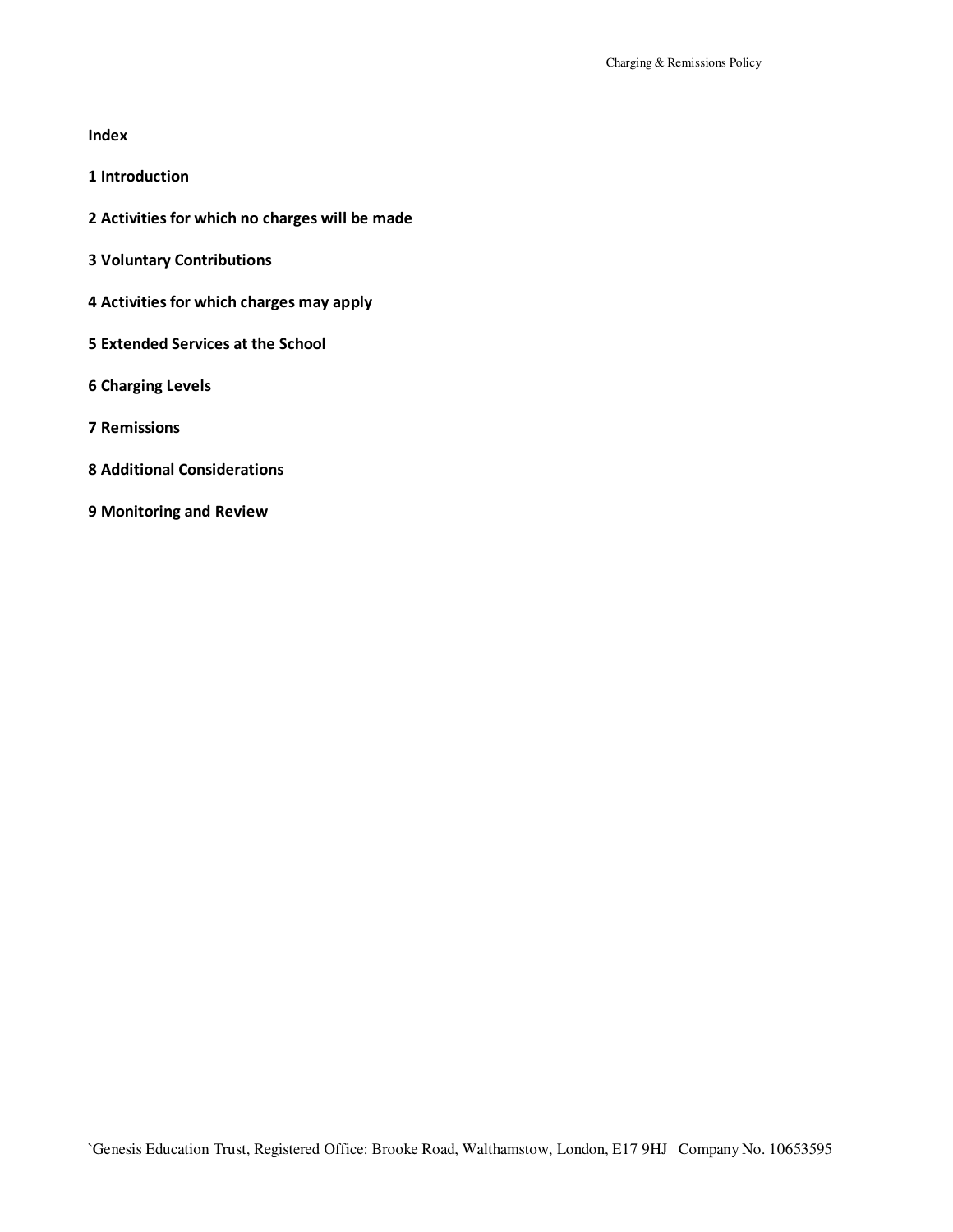## **1 Introduction**

The Genesis Education Trust are Christian communities. We believe that all our pupils should have an equal opportunity to benefit from school activities and visits (curricular and extra curricular) independent of their parents' financial means. This charging and remissions policy describes how we will do our best to ensure a good range of visits and activities is offered and, at the same time, try to minimize the financial barriers which may prevent some pupils taking full advantage of the opportunities.

This policy has been informed by the Local Authority's guidance on: *Developing a Charging Policy for Extended Services.* 

## **1.1 Purpose**

The purpose of the policy is to ensure that there is clarity over those items/activities which the school will provide free of charge, those for which the school will make a charge, and those where charges may be waived.

## **1.2 Definition of the School Day**

The school day is commences as early as: 8.40am and as late as 3.30pm (excluding the midday break).

## **1.3 Responsibilities**

The head teacher will ensure that all staff are familiar with and correctly apply the policy.

The Trust will review the policy annually as part of the annual budget setting cycle.

## **2. Activities For Which No Charges Will Be Made**

During the school day all education or activities that are a necessary part of the National Curriculum or the school's curriculum for religious education will be provided free of charge. This includes the supply of any materials, books, instruments or other equipment, and transport to take pupils between the school and the activity.

Education provided outside of the school day will be provided free of charge if it is part of the National Curriculum, or part of the school's curriculum for religious education.

## **2.1 Swimming Lessons**

The school organises swimming lessons for each class at some point during their time at the school. These take place within the school day and are part of the National Curriculum. We therefore make no charge for this activity. We do however inform parents when these lessons are to take place, we ask parents for their written permission for their child to take part in these lessons, and we do seek voluntary contributions towards meeting the costs of providing these lessons (see 3 below).

## **3. Activities For Which Charges May Be Made**

## **3.1 Activities Outside School Hours**

Charges may be made for non-residential activities, which take place outside school hours, but only if the majority of the time spent on that activity takes place outside school hours (time spent on travel counts in this calculation if the travel itself occurs during school hours). When such activities are arranged parents will be told how the charges were calculated.

## **3.2 Residential Activities**

`Genesis Education Trust, Registered Office: Brooke Road, Walthamstow, London, E17 9HJ Company No. 10653595 For residential trips deemed to take place during school time no charges may be made for any part of the trip other than for the board and lodging costs of that trip. However, pupils whose parents are in receipt of certain benefits (see 7 'Remissions' below) may not be charged for board and lodging costs in those circumstances. In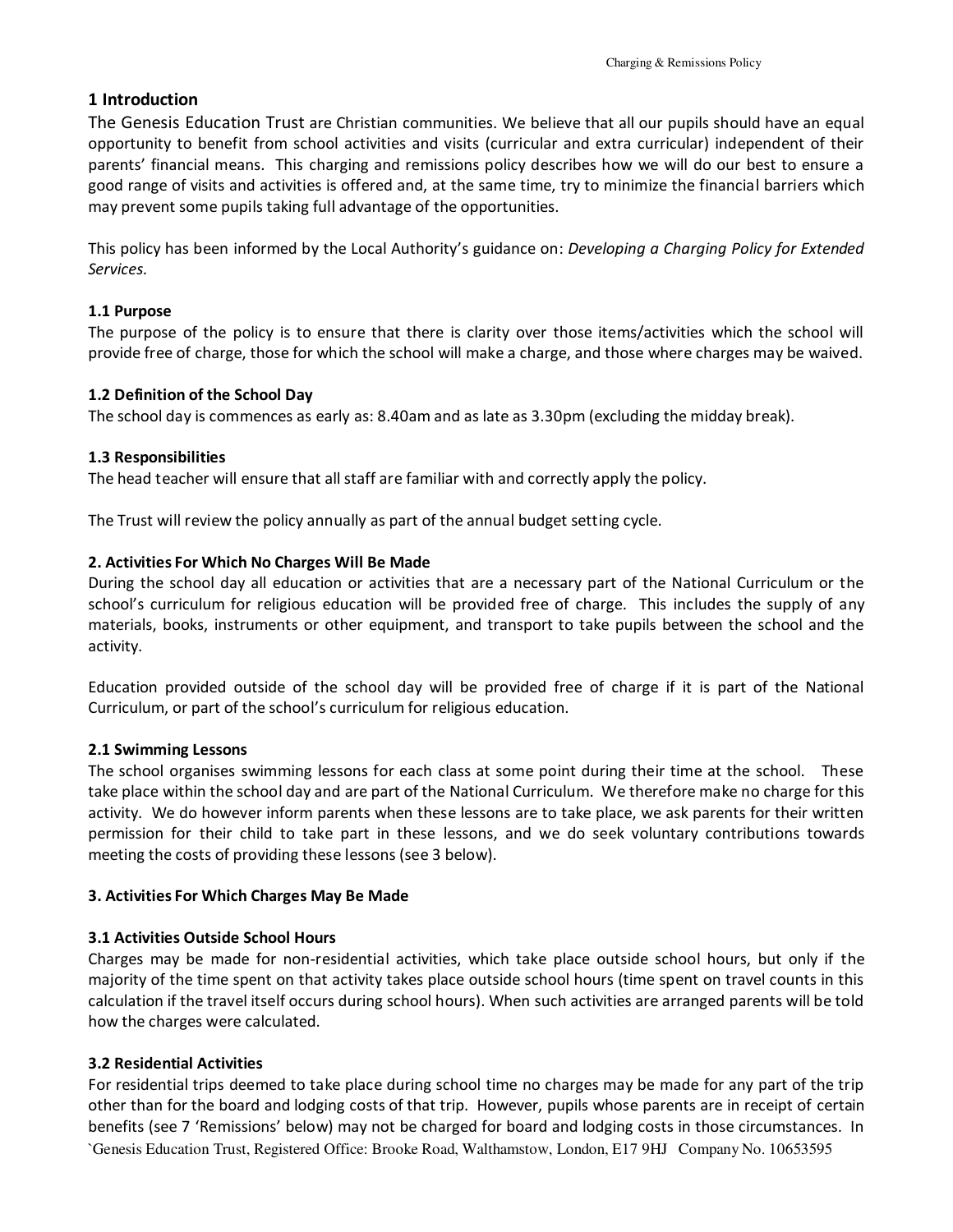such circumstances, the school may request financial support in meeting the actual cost per eligible pupil, from the Governors' School Appeal fund, on behalf of those pupils whose parents are in receipt of such benefits. The granting of such support will be at the discretion of the Appeal Fund Trustees.

#### **3.3 Music tuition**

All children study music as part of the National Curriculum. We do not charge for this.

There will be a charge for individual or group music tuition, if this is not part of the National Curriculum. The peripatetic music teachers teach individual or small group lessons for which we make a charge. We give parents of eligible children information about additional music tuition and its associated costs at the start of each school year.

#### **3.4 School Dinners**

All children attending the school may opt to take a cooked lunch during the midday break; the cost of the lunch is sandard.

Children In KS1 and children in KS2 who qualify for Free School Meals are exempt from this charge.

• The School reserves the right to reduce payments on a temporary basis for a family in crisis at the Headteacher's discretion.

#### **4 Extended Services At The School**

#### **4.1 Breakfast and After School Clubs**

The school runs breakfast and after school club of which there is a charge. The school also offers a number of activity clubs before or after school, which for some there is a small charge. Some are run by external members and some by internal staff. The schools will supply on request details of the after school clubs currently taking place.

#### **5. Charging Levels**

Where charges apply, these will be levied as appropriate to fully cover the costs on a non-profit making basis.

#### **6. Remissions**

In order to remove financial barriers from disadvantaged pupils, the Trust has agreed that some activities and visits where charges can legally be made will be offered at no charge or a reduced charge to parents in particular circumstances. For the purposes of applying this remissions policy, these circumstances are deemed to apply for any parent who is deemed to be in receipt of an 'eligible benefit'. A parent will be deemed to be in receipt of an eligible benefit if they receive one of the following:

- Income Support
- Income-based Jobseeker's Allowance
- Support under Section 12 (definition of the Asylum and Human Rights Claim) of the Immigration, Asylum and Nationality Act 2006
- Child tax credit, provided that working tax credit is not also received. *Please go to the website <https://www.gov.uk/child-tax-credit/what-youll-get>for an up to date guide of information relating to what you could be entitled to.*
- The guarantee element of state pension credit

`Genesis Education Trust, Registered Office: Brooke Road, Walthamstow, London, E17 9HJ Company No. 10653595